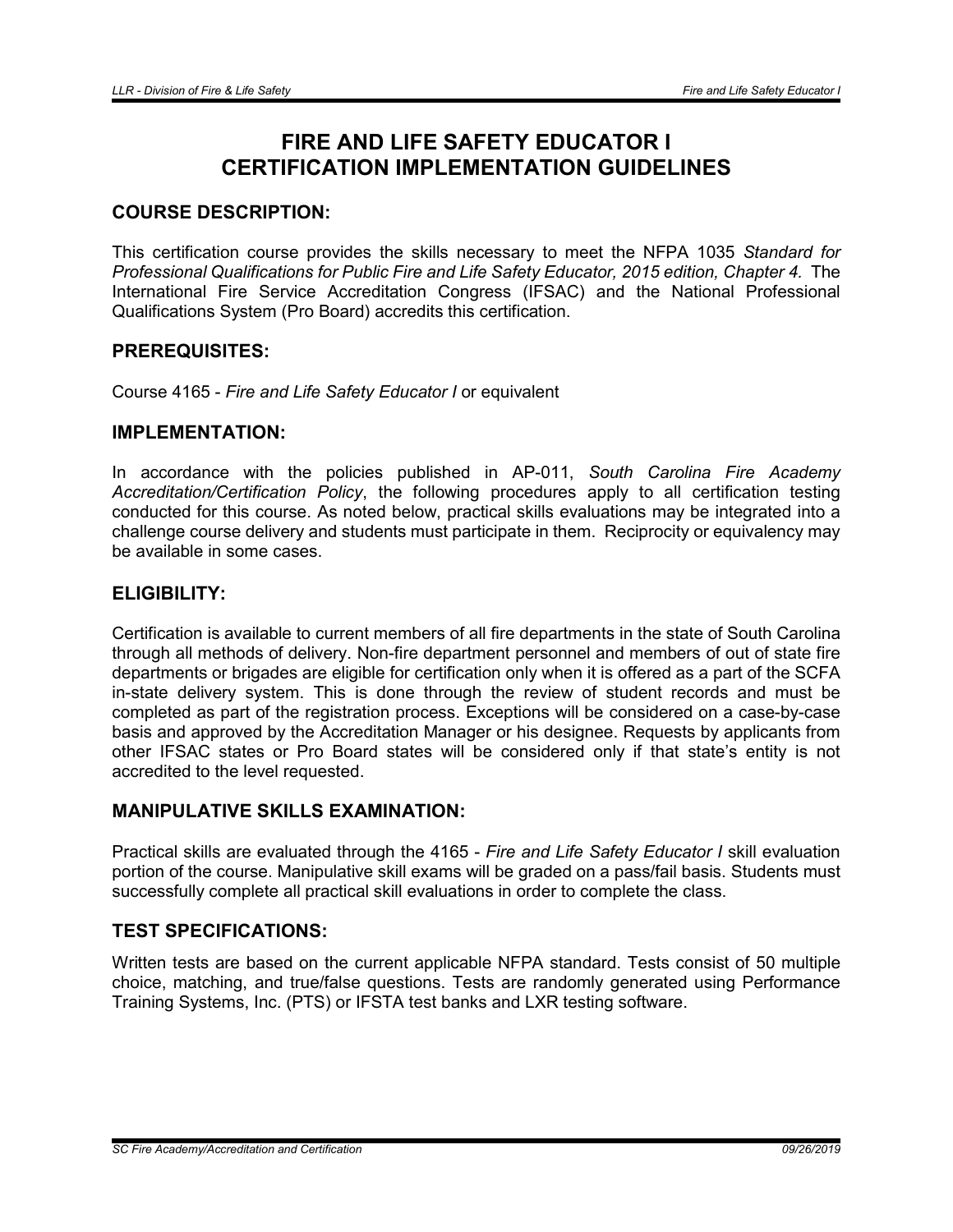## WRITTEN EXAMINATION:

Cognitive certification exams for this level are offered as a challenge and as the end of course exam for the 4165 - *Fire and Life Safety Educator I* course. Students must meet eligibility requirements.

Tests are offered at various locations and dates throughout the state. Cognitive testing will also be available following the completion of the skill testing with the Challenge Process.

Cognitive or knowledge examinations shall be graded with a minimum score of 70% required for successful completion.

Test proctor selection will be limited to either full-time faculty or Instructors having test proctor or lead evaluator status. Except as allowed by policy the test proctor cannot have taught in the course being evaluated.

Cognitive or knowledge exams will be conducted in accordance with specific testing procedures.

### Study Reference List

The following is a list of text that may be referenced in preparation for testing:

NFPA 1035 *Standard for Professional Qualifications for Public Fire and Life Safety Educator, 2015 edition, Chapter 4* IFSTA, *Fire and Life Safety Educator, 3rd Edition*

## ORAL EXAMINATIONS:

Participants shall make the request for oral examination prior to date of the exam to the course coordinator or regional office. Oral testing shall be administered in accordance with prescribed policy.

## RECORD KEEPING AND DOCUMENTATION:

The lead evaluator or exam proctor will be responsible for returning the completed course paperwork and/or test package to their regional office or course coordinator within (5) working days after the exam date.

### APPEALS:

A participant may exercise his/her appeal rights under the following conditions:

- Non-compliance to written testing procedures and policies.
- Validity of test questions or answers.
- Discrimination.

Participants must make appeal request in writing to the Accreditation Manager within 30 calendar days of the date of the alleged occurrence.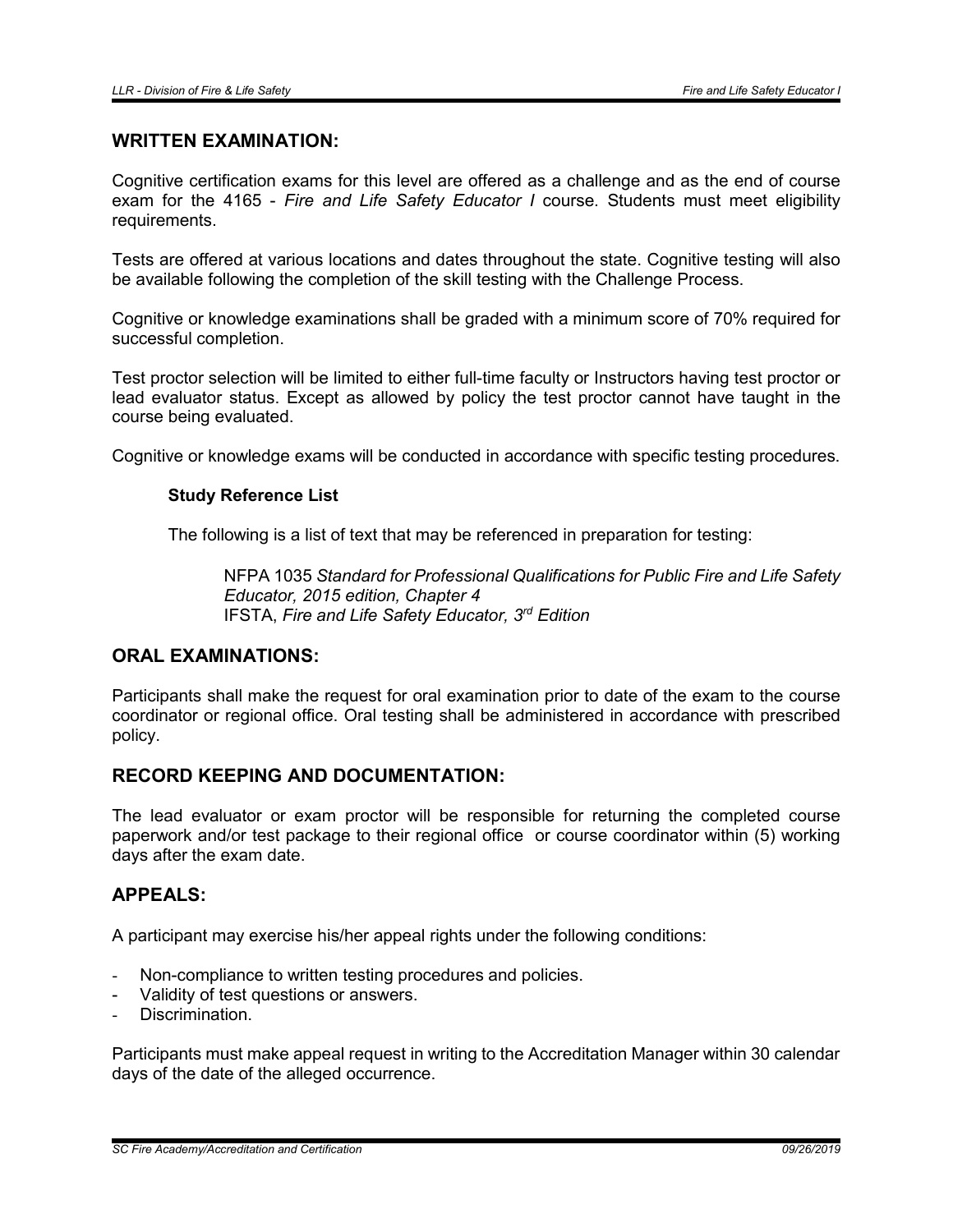The South Carolina Fire Academy shall follow all appeal policies as published in AP-011, the *South Carolina Fire Academy Accreditation/Certification Policy*.

## RETESTING:

This policy pertains to all cognitive and manipulative examinations administered by the South Carolina Fire Academy including Fire Service Professional Qualification accredited level examinations, with the exception of the SCFA 1211 Class "E" Driver Examination, which will be governed by the South Carolina Department of Motor Vehicles Classified E & F License Third Party Tester's Safety Officer Manual for the South Carolina Fire Academy.

Individuals failing to obtain the required minimum score will be allowed two retest opportunities for each type of cognitive exam. For cognitive exams an immediate retest opportunity will be given, no sooner than one day after the original test failure, at the next available testing date, and no later than 120 days after the original test failure.

Students failing to obtain the required minimum score on the immediate retest opportunity shall be allowed a second retest opportunity a minimum of 30 days after the immediate retest opportunity. This will allow remediation and additional study. The first retest must be at least one day from the original test failure but no more than 120 days after the original test failure and the second retest, if needed, must be given 30 days from the immediate retest, but no later than 120 days after the original test failure.

Students failing to obtain the required minimum score on the second retest opportunity will be allowed to appeal to the Accreditation Manager if the student feels the testing environment was not adequate or some type of external problem contributed to a failure on the retest. The decision of the Accreditation Manager is final on the appeal. If a third retest opportunity is granted through an appeal it can be taken no sooner than one day after the appeal approval, at the next available testing date, and no later than 120 days after the original test failure.

The entire retesting time period, to include the appeal process, shall take no longer than 120 days. Failure of the cognitive testing process will require the course of instruction to be repeated. Any retest must be completed at a time convenient with the course schedule, but the number of retests will be the same.

Should an individual fail to earn a passing grade on a manipulative skill on the first attempt, he/she is eligible for an immediate second attempt on that skill. In accordance with Section 6.3.2 a third attempt can be approved by the Lead Evaluator if 50% or greater of the skill steps were completed in a satisfactory manner on the first and second attempts. Note: Any failed attempt caused by a failure of a Critical Skill Step will automatically eliminate the third attempt consideration. This must be done with no coaching from the evaluator. The students can be told what steps they failed and only that.

A student that fails their first testing opportunity (up to three attempts) is eligible for an immediate retesting opportunity (consisting of up to three attempts) in accordance with the procedure outlined above, during the next available testing date. Under circumstances requiring a different skill selection (i.e. limited resources) the Accreditation Manager or designee may select an alternative skill of equal level and difficulty.